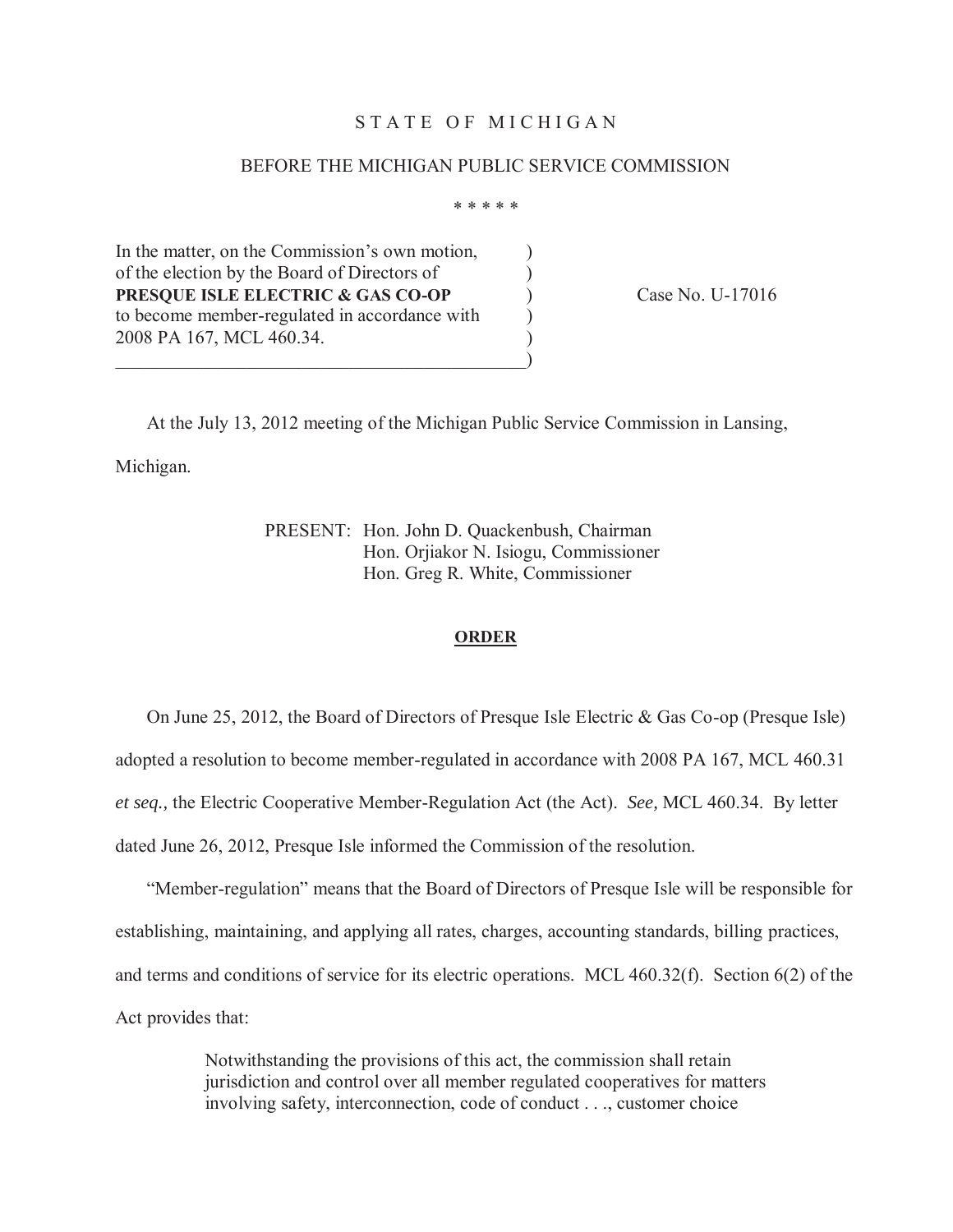including, but not limited to, the ability of customers to elect service from an alternative electric supplier . . ., and the member-regulated cooperative's rates, terms, and conditions of service for customers electing service from an alternative electric supplier, service area, distribution performance standards, and quality of service, including interpretation of applicable commission rules and resolution of complaints and disputes, except any penalties pertaining to performance standards and quality of service shall be established by the cooperative's members.

 MCL 460.36(2). In addition, Section 9 provides that the Commission retains jurisdiction over certificates of need, and enforcement of 1999 AC, R 460.3411, which deals with areas served and line extensions. MCL 460.39(1).

 Assuming that Presque Isle fulfilled all of the notice and hearing requirements of Section 4 of the Act, Presque Isle will become member-regulated as of September 23, 2012. MCL 460.34(f). The Commission directs Presque Isle to file additional documentation, if any, upon which it intends to rely within seven days of the date of this order showing compliance with the notice and hearing requirements of Section 4(a)-(f) of the Act. MCL 460.34(a)-(f).

 the Commission directs Presque Isle to begin a dialogue with the Commission Staff (Staff) no later than July 27, 2012 to discuss issues related to the transition. Given the apparent lack of any opposition to the cooperative's transition to member-regulation by its member-consumers, and the time and cost involved in travel to and from the Commission's offices, Presque Isle and the Staff may accomplish the necessary tasks through teleconferencing activity or other similar arrange- ments. The Staff is directed to file a written report in this docket by August 16, 2012 on the results In order to establish an orderly process for the transition of Presque Isle to member-regulation, of those discussions.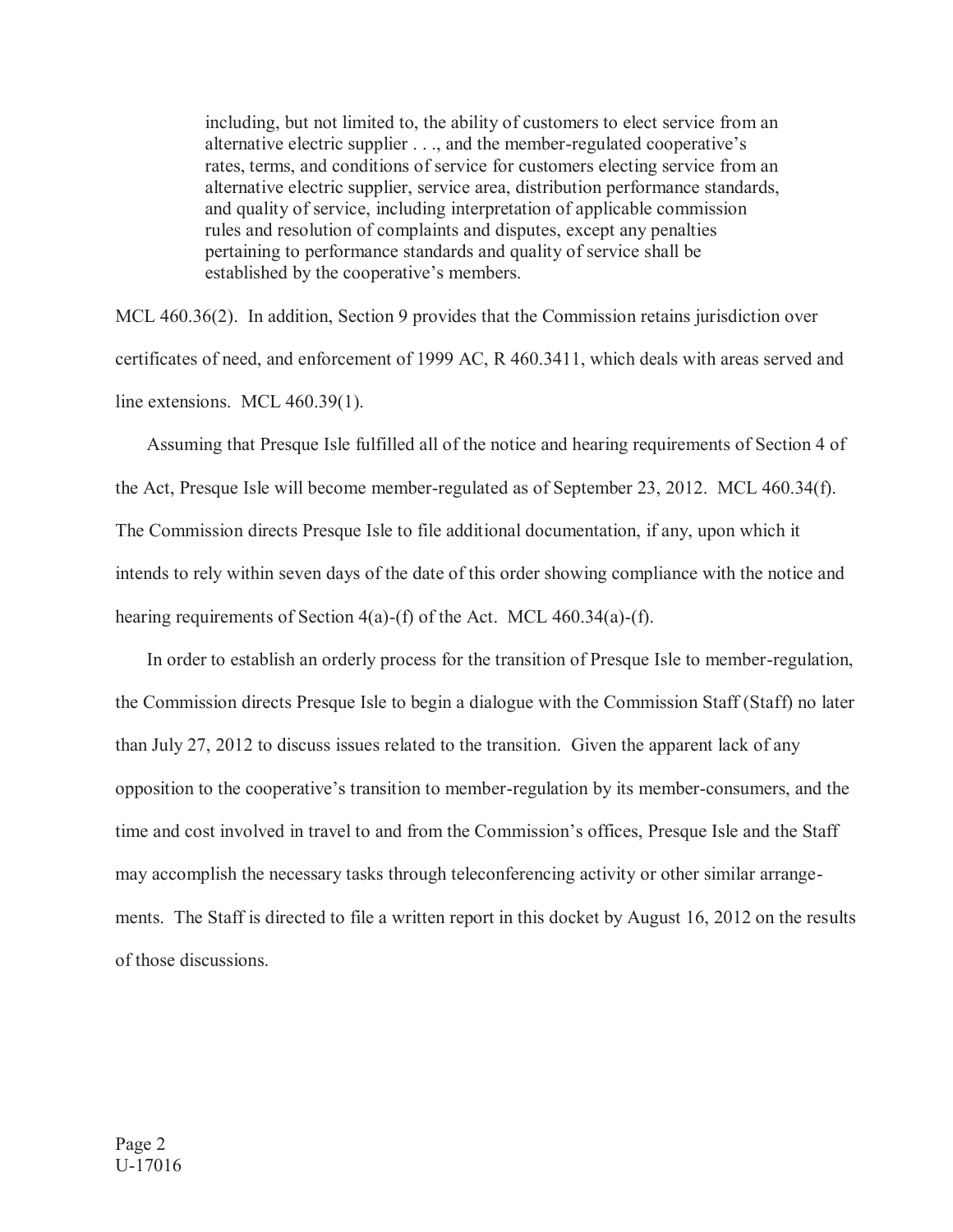THEREFORE, IT IS ORDERED that:

 docket within seven days of the date of this order showing compliance with the notice and hearing requirements of MCL 460.34(a)-(f). A. Presque Isle Electric & Gas Co-op shall file additional documentation, if any, in this

 later than July 27, 2012, to discuss issues regarding the orderly transition of the cooperative to member-regulation. B. Presque Isle Electric & Gas Co-op shall begin a dialogue with the Commission Staff no

 Presque Isle Electric & Gas Co-op regarding transition no later than August 16, 2012. C. The Commission Staff shall report to the Commission on the results of discussions with

The Commission reserves jurisdiction and may issue further orders as necessary.

 issuance and notice of this order, under MCL 462.26. Any party desiring to appeal this order must do so in the appropriate court within 30 days after

MICHIGAN PUBLIC SERVICE COMMISSION

John D. Juackenbush  $\overline{V}$ 

John D. Quackenbush, Chairman

expl

By its action of July 13, 2012.

Mary Jo Kunkle, Executive Secretary Greg R. White, Commissioner

Orjiakor N. Isiogu, Commissioner

 $\vee$  . The contract of the contract of the contract of the contract of the contract of the contract of the contract of the contract of the contract of the contract of the contract of the contract of the contract of the c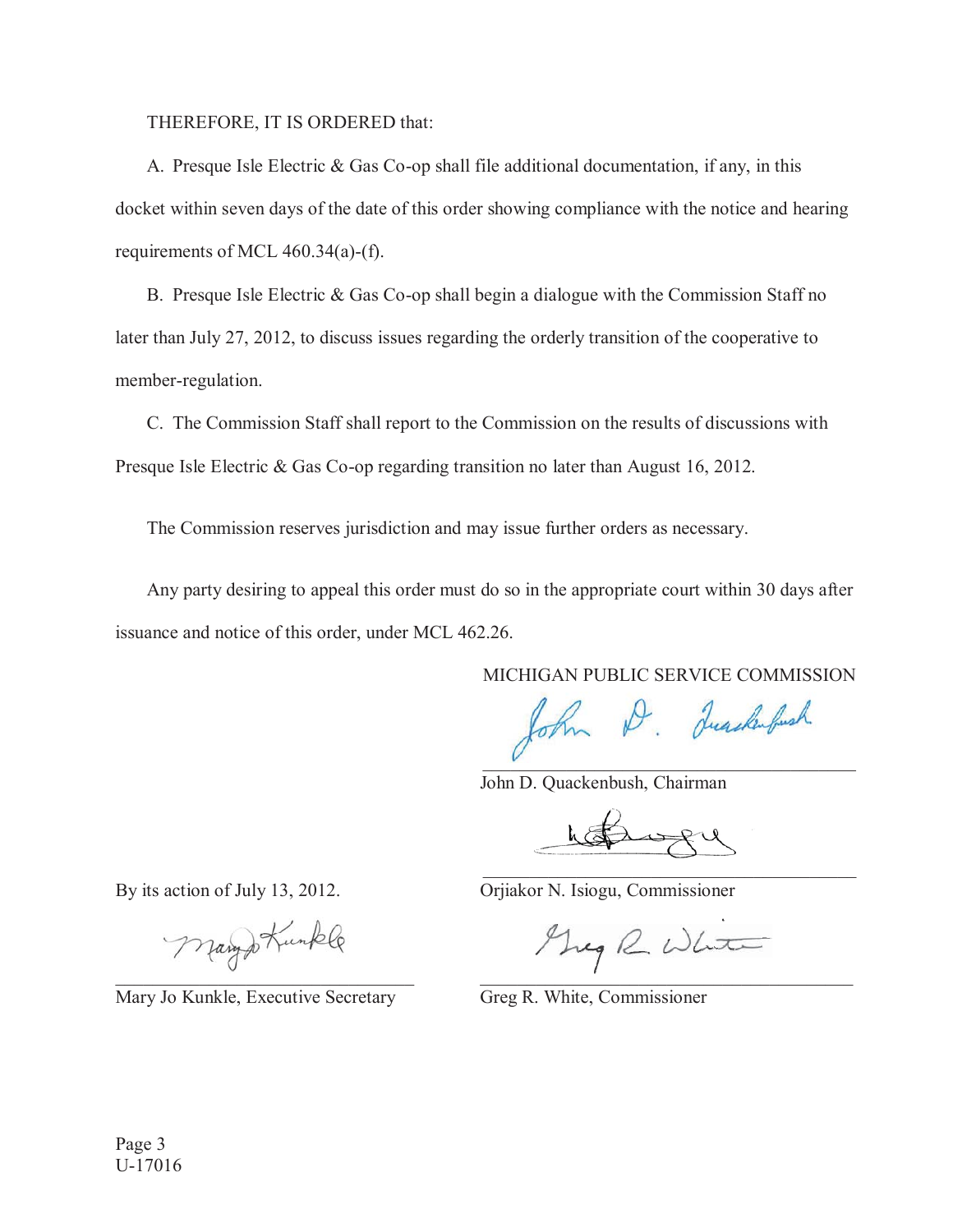## PROOF OF SERVICE

STATE OF MICHIGAN )

Case No. U-17016

County of Ingham (

Alyssa Sherman being duly sworn, deposes and says that on July 13, 2012 A.D. she served a copy of the attached Commission orders by first class mail, postage prepaid, or by interdepartmental mail, to the persons as shown on the attached service list.

Hlyssa fheema

Alyssa Sherman

Subscribed and sworn to before me This  $13<sup>th</sup>$  day of July 2012

Jearl  $\blacksquare$ 

Gloria Pearl Jones Notary Public, Ingham County, MI My Commission Expires June 5, 2016 Acting in Eaton County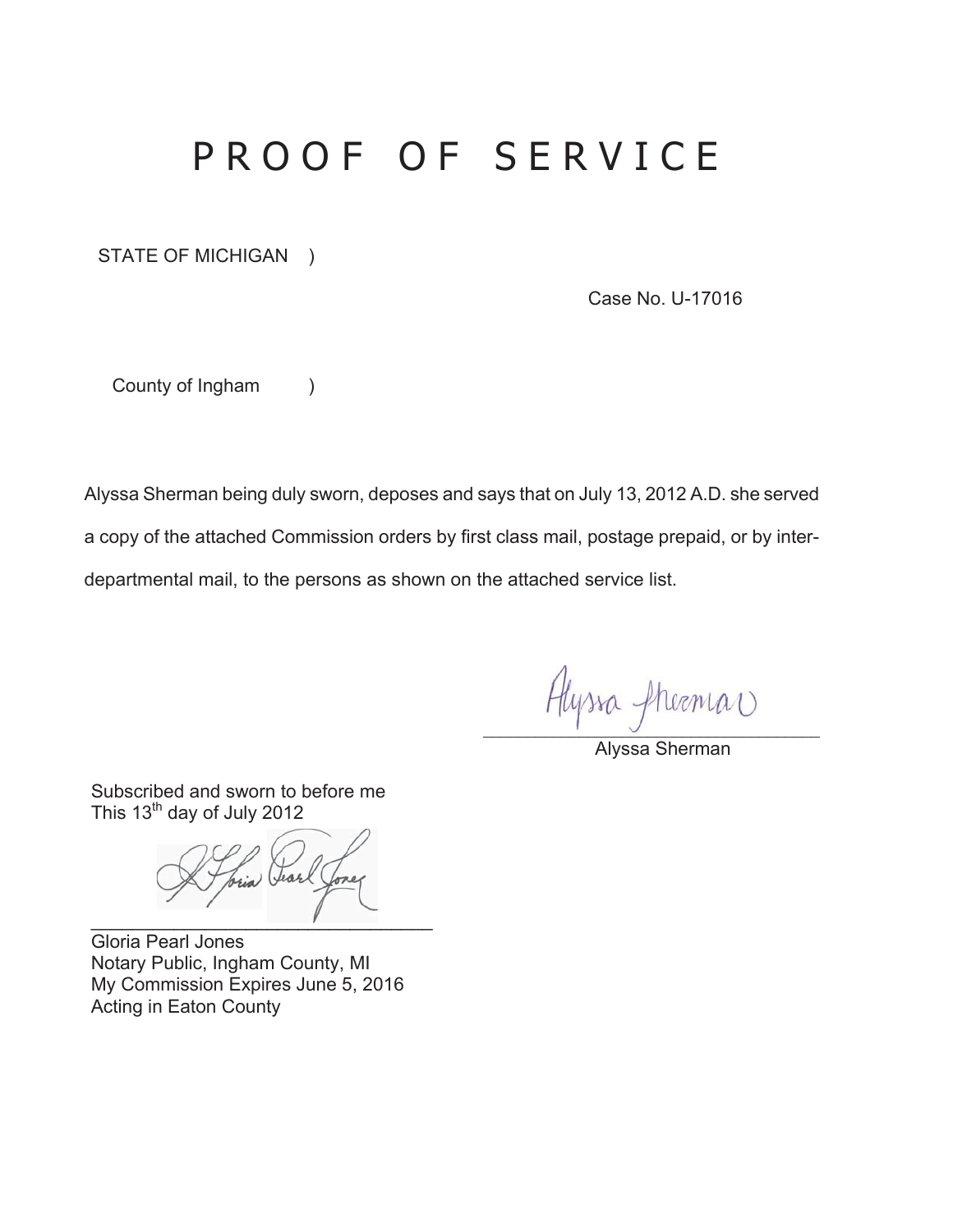201 Townsend Street, Suite 900 19831 M-68 H<br>Lansing MI 48933 P.O. Box 308 Lansing MI 48933

Albert Ernst Presque Isle Electric & Gas Co-Op Brian Burns, President & CEO<br>19831 M-68 Highway Onaway MI 49765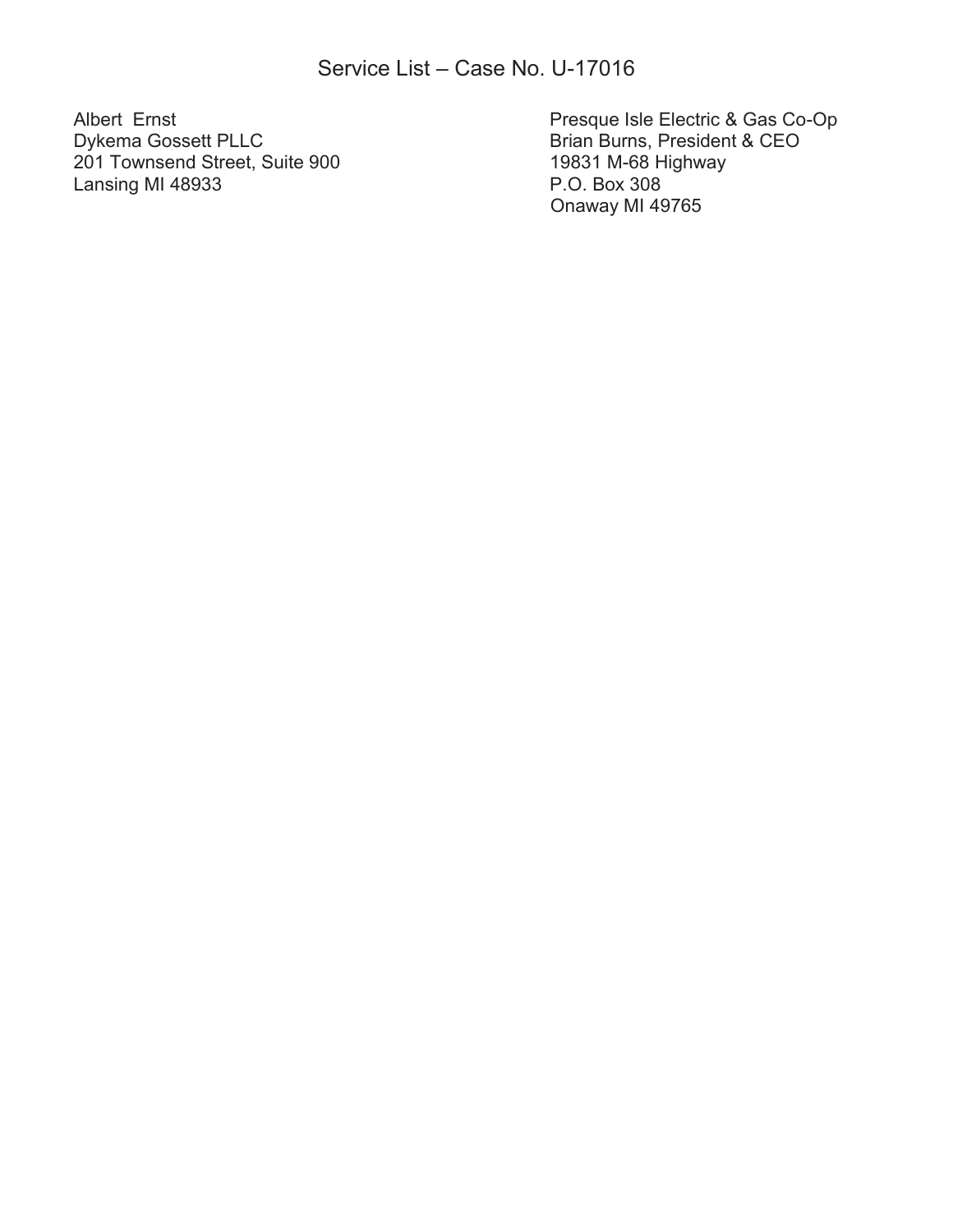# PROOF OF SERVICE

STATE OF MICHIGAN )

Case No. U-17016

County of Ingham )

Lisa Felice being duly sworn, deposes and says that on July 13, 2012 A.D. she served a copy of the attached **Commission Order (Commission's Own Motion) via e-mail transmission**, to the persons as shown on the attached service list (Listserv Distribution List).

Lisa Felice

Lisa Felice

Subscribed and sworn to before me this 13th day of July 2012

Tria Jear  $\blacksquare$ 

Gloria Pearl Jones Notary Public, Ingham County, MI As acting in Eaton County My Commission Expires June 5, 2016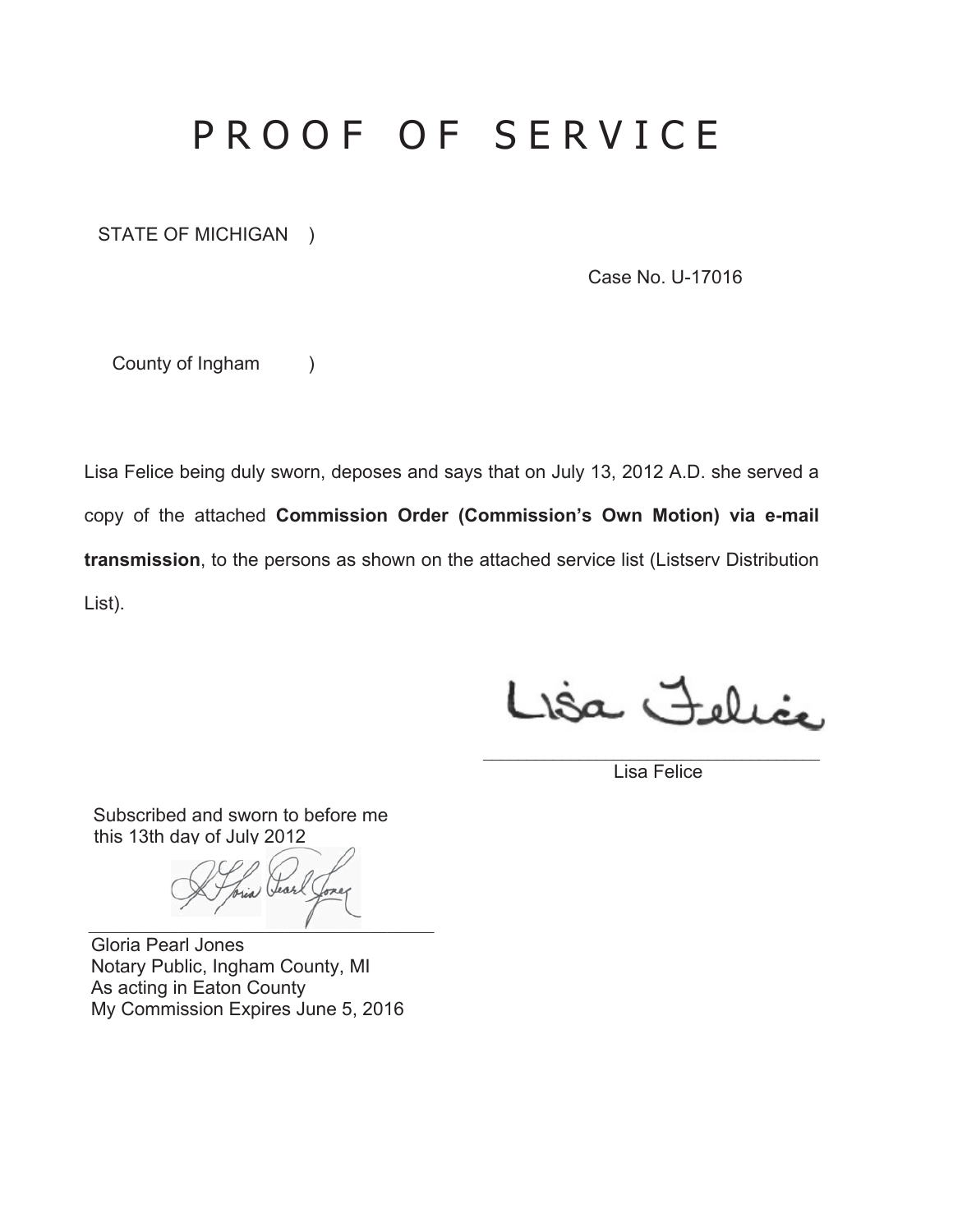BJHawbaker@MIDAMERICAN.COM Mid American david.d.donovan@XCELENERGY.COM Noble Americas vobmgr@UP.NET Village of Baraga braukerL@MICHIGAN.GOV Linda Brauker ron.cerniglia@DIRECTENERGY.COM Direct Energy Business/Direct Energy Service info@VILLAGEOFCLINTON.ORG Village of Clinton jepalinc@CMSENERGY.COM CMS Energy Resource Mgt Co Jayne@HOMEWORKS.ORG Tri-County Electric Co-Op mkappler@HOMEWORKS.ORG Tri-County Electric Co-Op psimmer@HOMEWORKS.ORG Tri-County Electric Co-Op aurora@FREEWAY.NET<br>Aurora Gas Company frucheyb@DTEENERGY.COM Citizens Gas Fuel Company dwjoos@CMSENERGY.COM Consumers Energy Company mpscfilings@CMSENERGY.COM Consumers Energy Company stephen.bennett@EXELONCORP.COM Exelon Energy Company kdcurry@AEP.COM lndiana Michigan Power Company jim.vansickle@SEMCOENERGY.COM SEMCO Energy Gas Company kay8643990@YAHOO.COM Superior Energy Company ebrushford@UPPCO.COM Upper Peninsula Power Company ronan.patterson@WE-ENERGIES.COM Wisconsin Electric Power Company kerriw@TEAMMIDWEST.COM Midwest Energy Coop meghant@TEAMMIDWEST.COM Midwest Energy Coop tharrell@ALGERDELTA.COM Alger Delta Cooperative patti.williams@BAYFIELDELECTRIC.COM Bayfield Electric Cooperative tonya@CECELEC.COM Cherryland Electric Cooperative sfarnquist@CLOVERLAND.COM Cloverland Electric Cooperative sboeckman@GLENERGY.COM Great Lakes Energy Cooperative rami.fawaz@POWERONECORP.COM PowerOne Corp llopez@LIBERTYPOWERCORP.COM Liberty Power Deleware (Holdings) kmarklein@STEPHENSON-MI.COM Stephson Utilities Department debbie@ONTOREA.COM Ontonagon Cnty Rural Elec sharonkr@PIEG.COM Presque Isle Electric & Gas Cooperative, INC dbraun@TECMI.COOP Thumb Electric rbishop@BISHOPENERGY.COM Bishop Energy mkuchera@BLUESTARENERGY.COM BlueStar Energy todd.mortimer@CMSENERGY.COM CMS Energy igoodman@COMMERCEENERGY.COM Commerce Energy david.fein@CONSTELLATION.COM Constellation Energy joseph.donovan@CONSTELLATION.COM Constellation Energy kate.stanley@CONSTELLATION.COM Constellation Energy kate.fleche@CONSTELLATION.COM Constellation New Energy mark.harada@CONSTELLATION.COM Constellation New Energy carl.boyd@DIRECTENERGY.COM Direct Energy teresa.ringenbach@DIRECTENERGY.COM Direct Energy hendersond@DTEENERGY.COM DTE Energy mpscfilings@DTEENERGY.COM DTE Energy Don.Morgan@DUKE-ENERGY.COM Duke Energy john.finnigan@DUKE-ENERGY.COM Duke Energy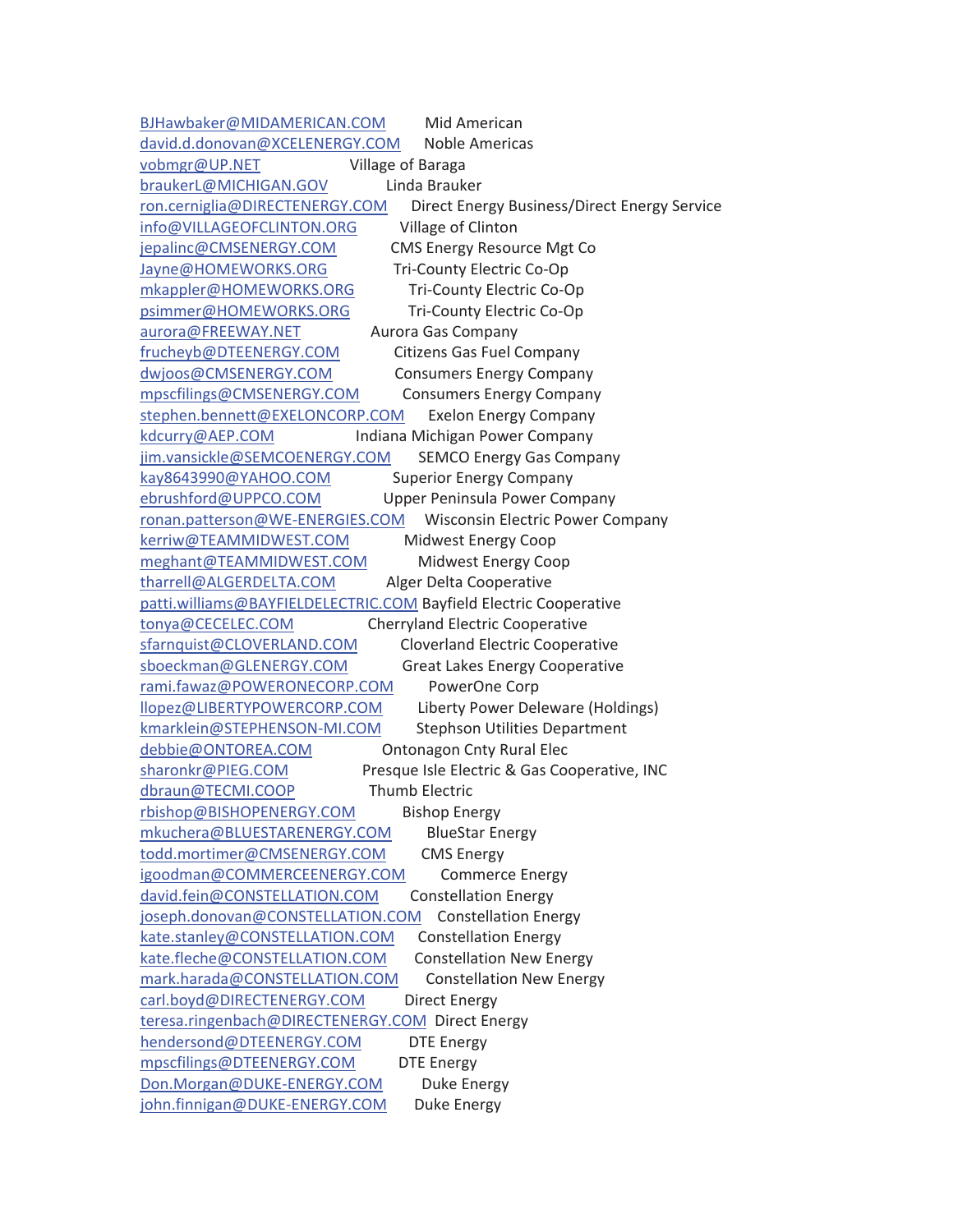bgorman@FIRSTENERGYCORP.COM First Energy chorne@GEARYENERGY.COM Geary Energy rfrantz@GEARYENERGY.COM Geary Energy adam.gusman@GLACIALENERGY.COM Glacial Energy mhaugh@JUSTENERGY.COM Just Energy ksheikh@LAKESHOREENERGY.COM Lakeshore Energy vnguyen@MIDAMERICAN.COM MidAmerican Energy SGUTHORN@MXENERGY.COM Mx Energy rarchiba@FOSTEROIL.COM My Choice Energy gbass@NOBLESOLUTIONS.COM Noble American Energy rbazaj@INTEGRYSENERGY.COM Quest Energy rabaey@SES4ENERGY.COM Santana Energy cborr@WPSCI.COM Spartan Renewable Energy, Inc. (Wolverine Po john.r.ness@XCELENERGY.COM Xcel Energy cityelectric@ESCANABA.ORG City of Escanaba crystalfallsmgr@HOTMAIL.COM City of Crystal Falls felicel@MICHIGAN.GOV Lisa Felice Jackie.Seghi@CONSTELLATION.COM Constellation NewEnergy Gas mmann@USANDE.COM Michigan Gas & Electric mmann@USGANDE.COM Michigan Gas & Electric bday@SPARKENERGY.COM Spark Energy Gas, LP tomwhite@GLADSTONEMI.COM City of Gladstone rlferguson@INTEGRYSGROUP.COM lntegrys Group lrgustafson@CMSENERGY.COM Lisa Gustafson tahoffman@CMSENERGY.COM Tim Hoffman daustin@IGSENERGY.COM Interstate Gas Supply Inc pnewton@BAYCITYMI.ORG Bay City Electric Light & Power aallen@GHBLP.ORG Grand Haven Board of Light & Power sbn@LBWL.COM Lansing Board of Water and Light jreynolds@MBLP.ORG Marquette Board of Light & Power erice@TCLP.ORG Traversse City Light & Power bschlansker@PREMIERENERGYONLINE.COM Premier Energy Marketing LLC nroehrs@STLOUISMI.COM City of Saint Louis zach.halkola@TRAXYS.COM U.P. Power Marketing, LLC ttarkiewicz@CITYOFMARSHALL.COM City of Marshall mcleans1@MICHIGAN.GOV Steven McLean d.motley@COMCAST.NET Doug Motley kunklem@MICHIGAN.GOV Mary Jo Kunkle - MPSC nwabuezen1@MICHIGAN.GOV Nicholas Nwabueze mpauley@GRANGERNET.COM Marc Pauley ElectricDept@PORTLAND-MICHIGAN.ORG City of Portland akb@ALPENAPOWER.COM Alpena Power dbodine@LIBERTYPOWERCORP.COM Liberty Power dmartos@LIBERTYPOWERCORP.COM Liberty Power leew@WVPA.COM Wabash Valley Power kmolitor@WPSCI.COM Wolverine Power ham557@GMAIL.COM Lowell S. AKlaviter@INTEGRYSENERGY.COM Integrys Energy Service, Inc WPSES